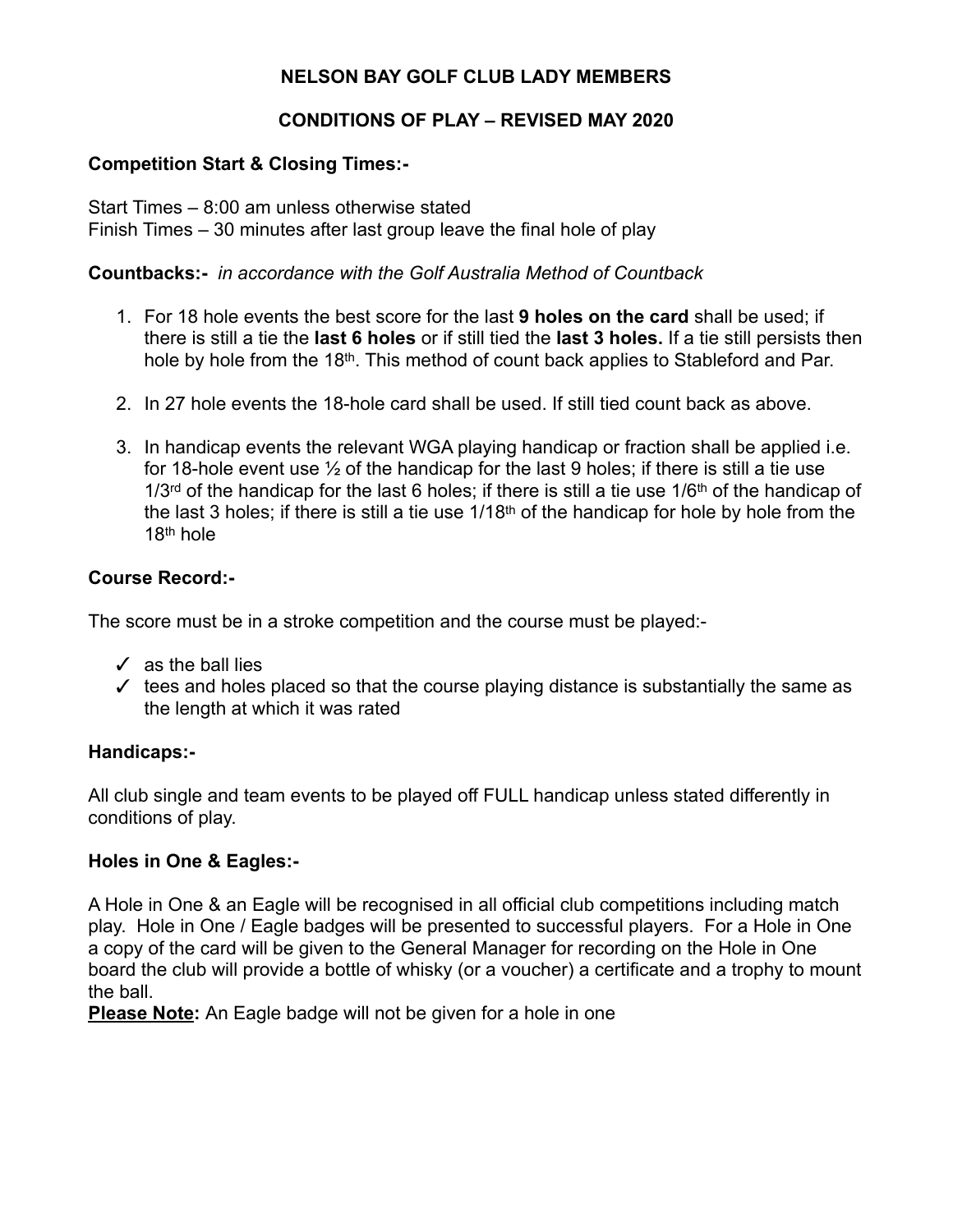### **WET WEATHER**

A competition will be held unless the course is declared unplayable and closed or if there are insufficient starters to form a competition. There need to be 16 starters to form a competition – if there are less than this number it will become a ball competition run by the Pro Shop.

The Captain in consultation with the Match Committee has the right to reprogram major events**.** Any player who enters the competition does so knowing that the competition will be abandoned if the course becomes unplayable or if there are insufficient starters to form a competition. If the course becomes unplayable during the play of major events the event will be rescheduled where possible.

Due to the large number of cancellations when wet conditions prevail players in the latter half of the draw who wish to play **must** report to the starter **half an hour before their scheduled hit off time**.

In the event of withdrawal after commencement of a round as a result of illness, injury, bad weather or of a situation of reasonable significance it is the responsibility of the player or playing partner to notify the Committee the reason for withdrawal. It will be the decision the Committee to give an NCR Approved at the conclusion of the competition.

### **Handicap Divisions and Prizes**

Handicap divisions are at the discretion of the Match Committee as will be the awarding of prizes which will relate to the number of players in each division. This applies to both Tuesday and Thursday Competitions.There must be a minimum of 30 players for there to be more than 1 division.

In a Monthly Medal round there must be 12 players in each division for a medal to be awarded.

Balls will be awarded over the field in all Ladies' Competitions.

### **Awarding of Scratch Prizes**

A ball will be awarded for the best scratch score in Divisions 1, 2 and 3 for each Monthly Medal.

### **Nearest the Pins**

There will be 2 NTP holes on Tuesday with 1 ball awarded to each division. On Thursday there will be 1 NTP hole with 1 ball awarded for each of the divisions.

### **RULES GOVERNING PLAY**

All rounds shall be played under the Rules of Golf as approved by the R & A Rules Limited and the United States Golf Association as well as the Nelson Bay Club's Local Rules and By-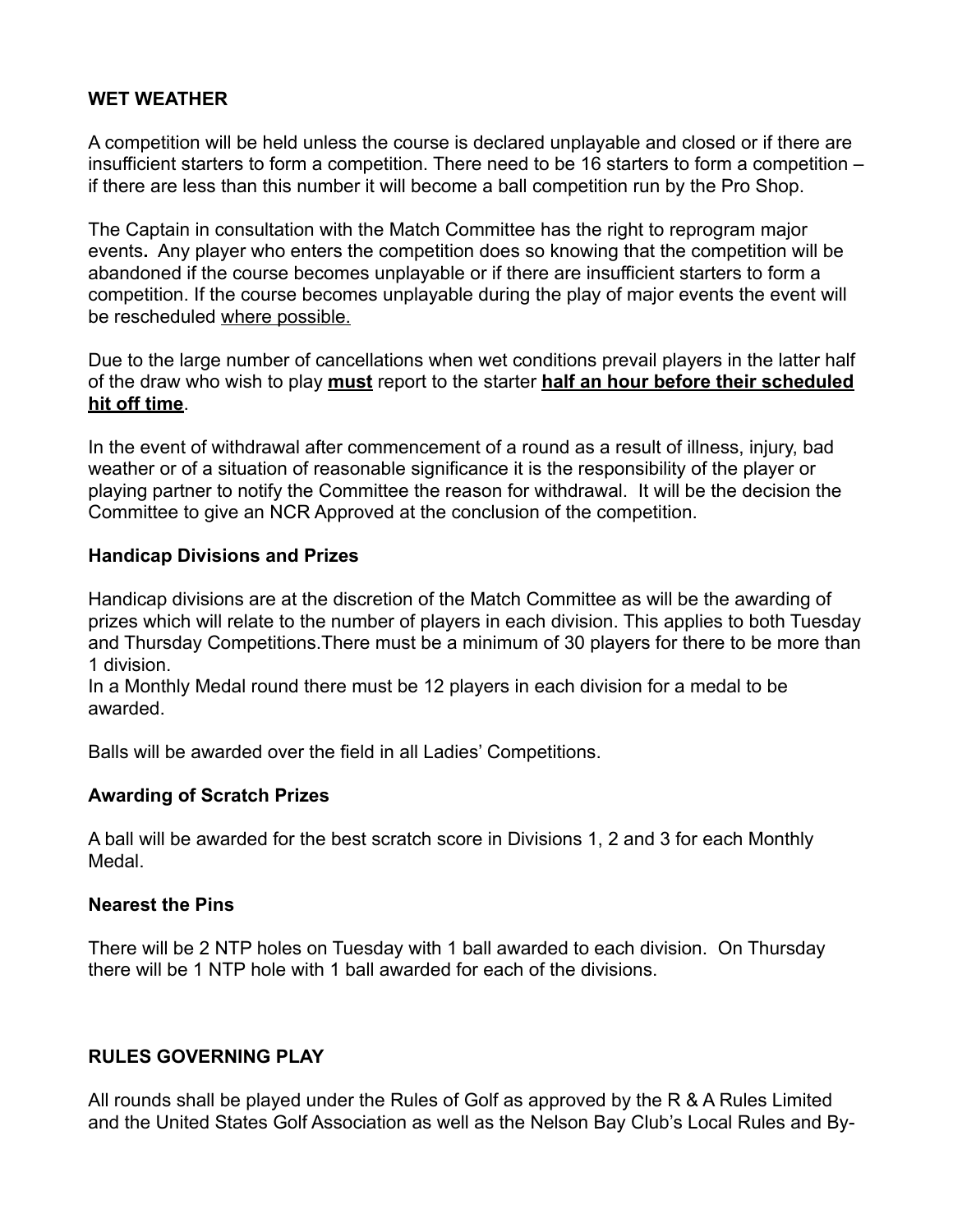### **NELSON BAY LADIES GOLF CLUB WEEKLY CLUB COMPETITIONS – CONDITIONS OF PLAY**

- 1. The committee shall make all arrangements and have full power to alter or make any variations to the conditions of play should it be deemed it desirable. All disputes will be settled by the match committee whose decision will be final.
- 2. Competitions will be Open to all lady members (Full Playing, Flexi and Limited Day) who hold a current GNSW Handicap. Limited Day members participating on a Tuesday will pay visitors green fees.
- 3. Players must enter on line or by calling the Pro Shop prior to the event.
- 4. The format for the event will be what appears in the current fixtures book. The Match Committee reserves the right to make any changes to the current fixtures book as deemed necessary however players will be fully informed of such changes
- 5. Players shall start at the time laid down by the committee however the committee reserves the right to fix and/or alter starting times. The penalty for breach of Rule 6-3A is disqualification. However it is a condition of the competition that in the absence of circumstances which warrant waiving the penalty of disqualification as provided in Rule 33-7 if the player arrives at her starting point ready to play within five minutes after her starting time the penalty for failing to start on time is loss of the first hole in match play or two strokes at the first hole in stroke play instead of disqualification. Committee to decide.
- 6. Players are requested to report to the Pro Shop 15 minutes before the appointed time given in the draw and to be on the tee 10 minutes prior to their start time.
- 7. The Rules of Golf and the Nelson Bay Golf Club local rules shall be the rules of play for all club competitions
- 8. **Pace of Play:** Rule 6-7 will be enforced each group must maintain its position on the course with respect to the group preceding it. Any group with a clear hole in front of it will be considered out of position. Penalties will be issued to individuals in such groups who by their pace contribute to such delay. Warnings may or may not be issued prior to penalties at the discretion of the match committee
- 9. **Mobile Phones:** the audible emission and/or unauthorized use (including checking and sending messages) of a mobile phone by a player or her caddie during play is a serious breach of etiquette. Penalty: One warning then disqualification. However players or caddies who have a medical or other serious reason to have a mobile phone switched on may do so provided they obtain permission from their playing partners
- 10.Prizes will be awarded as determined by the number of players in the field. Divisions may also be determined by the Committee depending on the number of players on the day. All ties will be decided by the Golf Australia Method of Count-back.

### **NB: Please see separate conditions of play for all the various events held during the year (Club Championships, various yearly events, WGNSW medal rounds)**

*Reference to WGNSW Standard Conditions of Play will be made if deemed necessary*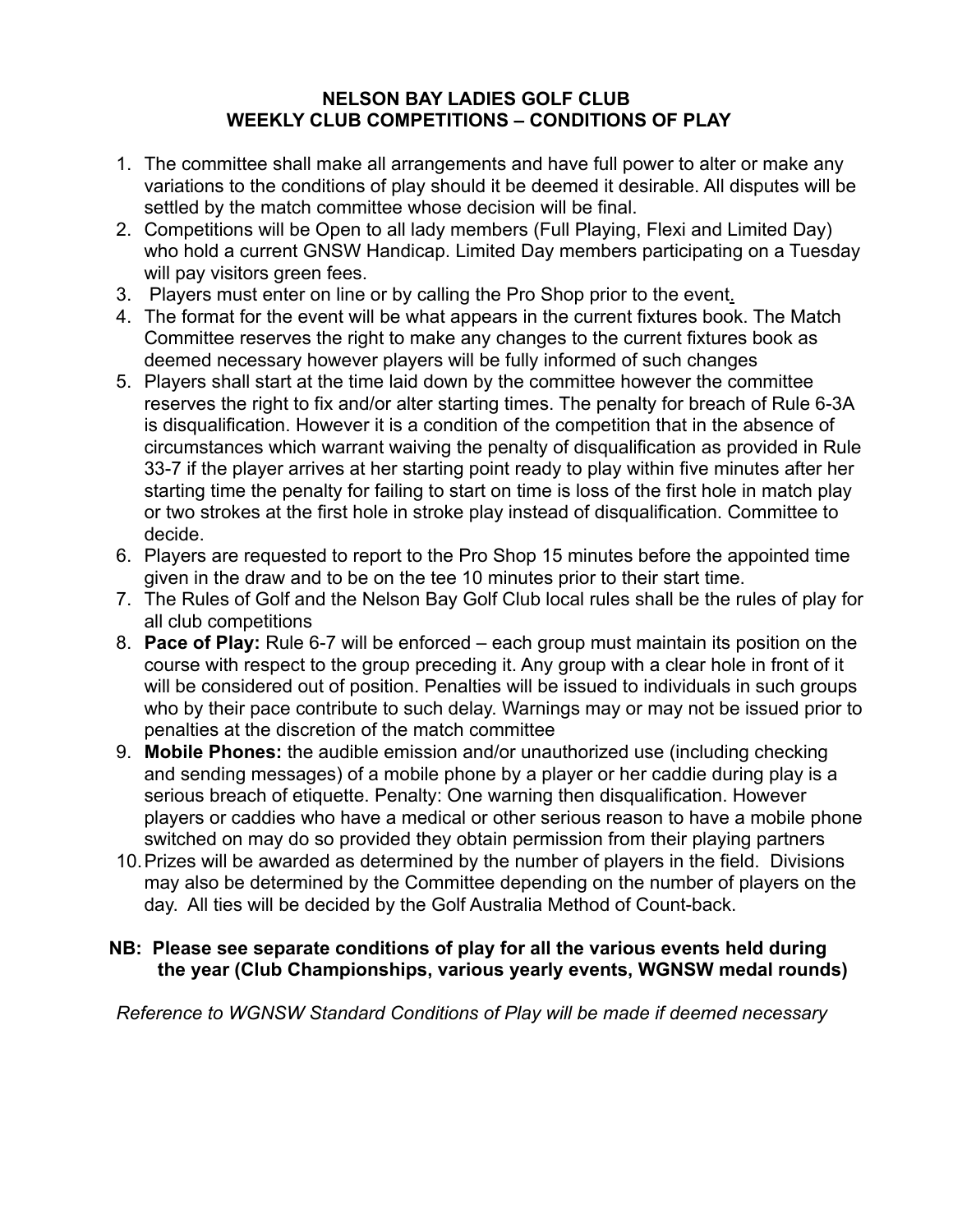### **NELSON BAY LADIES YEARLY EVENTS CONDITIONS OF PLAY**

## **M & R EDGAR CHAMPIONSHIP BOWL**

- 1. Open to all full playing lady members who hold a current WGA Handicap. If a player enters and her handicap subsequently increases or decreases prior to the commencement of the first round she will compete in the division which her handicap entitles her.
- 2. The handicap the player is on at the commencement of the 1st round will determine the division she plays in and will be the handicap used for the Nett event of the championships. Any change in handicap will apply to the daily competition only.
- 3. The format for the championships will be a 72-hole stroke event played over 4 rounds of 18 holes in 3 divisions.
- 4. Players must indicate their intention to play by completing a nomination form and **submitting payment for all 4 rounds up front by the closing date**.
- 5. Ladies not playing in the championships may place their name on a draw sheet for the competition of the day (which will be in conjunction). These players will play off the alternate tee. Late entries will be accepted for the competition of the day only and will play at the end of that field. Visitors may also play but will only be eligible for the event of the day
- 6. The Committee will compile the Draw one week prior to the event and make times available to all players. Players shall start at the time laid down by the Committee however the Committee reserves the right to fix and/or alter starting times. The penalty for breach of rule 6-3a is disqualification. However it is a condition of the event that (in the absence of circumstances which warrant waiving the penalty of disqualification as provided in Rule 33-7) if the player arrives at her starting point ready to play within five minutes after her starting time then the penalty for failing to start on time is loss of the first hole in match play or two strokes at the first hole in stroke play instead of disqualification.
- 7. The first round of the Championships players will be strictly seeded according to handicap in 3 divisions. For the next 3 rounds players will be seeded relevant to their scores. Seeding and order of play will be at the discretion of the match committee.
- 8. Prizes will be decided by the Committee. Players are limited to one 72 Hole Trophy and one Daily Trophy. Scratch takes precedence over Nett Prizes for the Championships only
- 9. Ties for Scratch in each division will be decided by a 3 Holes playoff (*holes to be decided by the Committee)* then sudden death.
- 10.Nett ties will be decided by WGA count back system.
- 11. Motorised transport is permitted.
- 12.The committee shall make all arrangements and have full power to alter or make any variations to the conditions of play should it be deemed desirable. All disputes will be settled by the match committee whose decision will be final.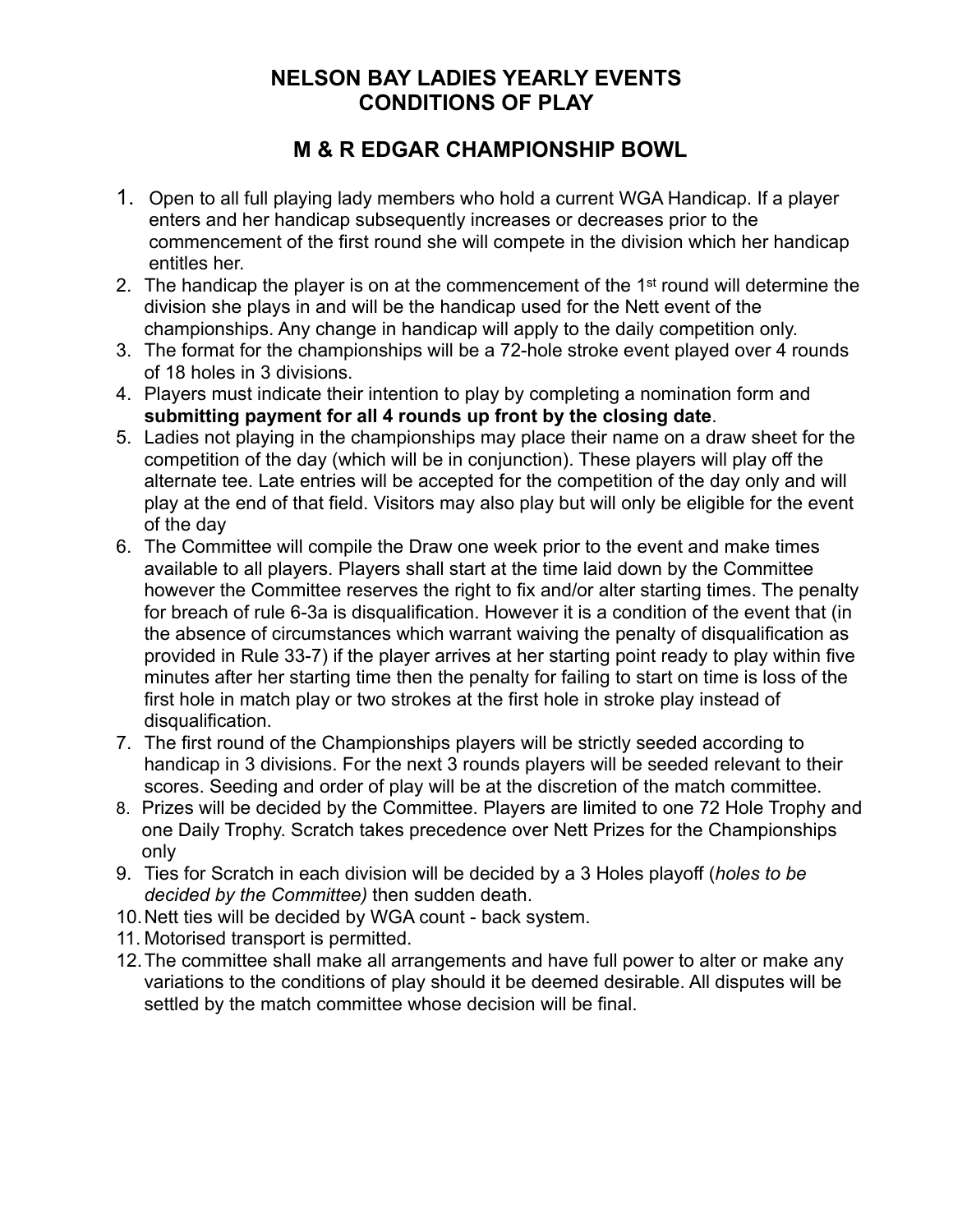# **FOURSOMES CHAMPIONSHIPS**

- 1. Open to all lady members (Full Playing) who hold a current WGA Handicap.
- 2. The Championships will consist of 1 X 27 holes stroke round played as programmed in two Divisions. The Divisions will be decided by the Committee subject to the number of entries and handicaps. The handicap of the pair will be half of their combined handicap.
- 3. Late entries will play at the end of the field.
- 4. There will be an 18 hole Nett competition of the day in 2 divisions in conjunction with the 27 hole event.
- 5. **Prizes** *(Committee to decide)*: Players are limited to one 27 Hole Trophy. Scratch takes precedence over Nett.
- 6. Ties for Scratch will be decided by a 3 Hole play-off (*holes to be decided by the Committee)* and then sudden death. Nett ties will be decided by W.G.A. count back system.
- 7. The Committee reserves the right to vary or change the program if necessary and the Match Committee's decision on any dispute shall be final.
- 8. Visitors may play at the end of the field and will only be eligible for the 18 hole competition of the day.

# **PRESIDENT'S TROPHY**

- 1. The Committee shall make all arrangements and have full power to alter or make variations to the conditions of play should it be deemed necessary.
- 2. Open to all Lady Members who hold a current GNSW handicap.
- 3. Current WGA handicap will apply in each round.
- 4. Aggregate of 3 x 18 holes of Stableford as programmed.
- 5. Ties will be decided by WGA count-back system.
- 6. There is one yearly prize awarded over the field.

# **CAPTAIN'S TROPHY**

- 1. The Committee shall make all arrangements and have full power to alter or make variations to the conditions of play should it be deemed necessary.
- 2. Open to all lady members who hold a current WGA handicap
- 3. The event is a Stroke knockout to consist of 1 x 18 Holes Stroke Qualifying round with the best 16 Nett scores over the field to qualify and the following rounds to be played as programmed.
- 4. Players must put a Q on their card if they wish to qualify.
- 5. Forfeit must be given if unable to play in subsequent rounds.
- 6. Four Knock Out rounds to be played as programmed.
- 7. Current handicaps will apply in each round.
- 8. WGA count-back system will apply in the first 3 rounds. A play-off to be arranged in the event of a final round tie (*holes to be decided by the committee).*
- 9. The Committee reserves the right to vary or change the program if necessary and the Match Committee's decision on any dispute shall be final.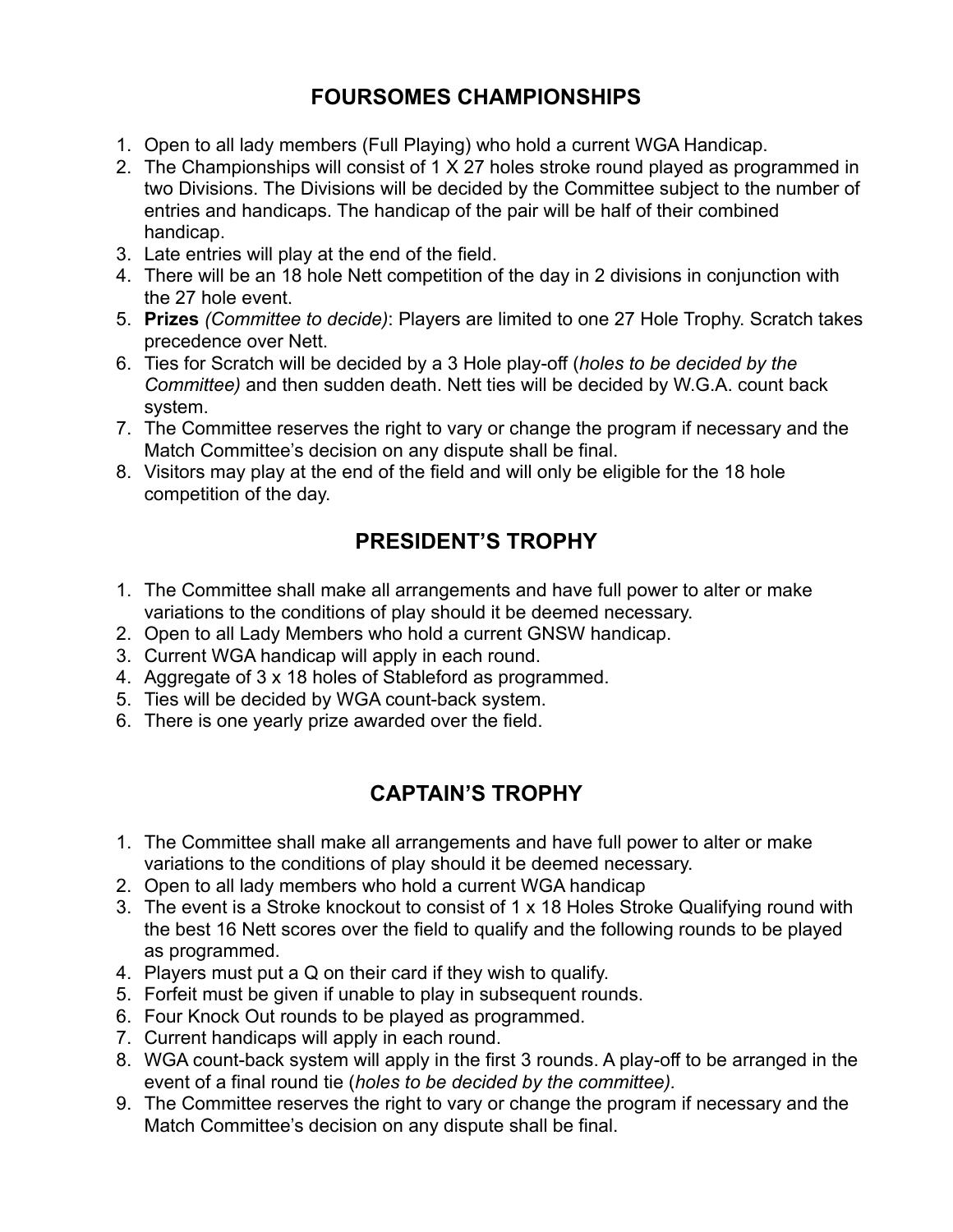## **HANDICAP MANAGERS TROPHY**

- 1. Open to all lady members who hold a current WGA handicap and play in our Tuesday or Thursday Competitions.
- 2. The best handicap reduction over the season in two divisions to be decided by the Handicap Manager.
- 3. In the event of a tie the first player to reduce her handicap will be the winner.

## **PATRONESS TROPHY**

- 1. Open to all lady members who hold a current WGA Handicap.
- 2. The aggregate of three rounds of 18 holes 4BBB consisting of one round of Stableford, one round of Stroke and one round of Par as programmed.
- 3. Current handicap on the day will be used.
- 4. In the event of a tie winners and runners up will be decided by the GNSW count back system.

## **WGNSW MEDAL COMPETITION**

- 1. Open to all lady members who hold a current WGA Handicap
- 2. The best three rounds of six as programmed in three divisions based on a player's GA handicap at the first round:
	- 1. Division One: plus to 20.0
	- 2. Division Two: 20.1 to 29.0
	- 3. Division Three: 29.1 to 45.4
- 3. WGNSW Medal Competition Rules and Condition apply to this event (see elsewhere on notice board)

### **MONTHLY MEDAL COMPETITIONS**

- 1. Open to all lady members who hold a current WGA handicap
- 2. The format will be 6 x 18 holes Stroke rounds played in 3 divisions on WGNSW Medal rounds as programmed.
- 3. Members participating in the Medal Competition must have paid their Medal Fee prior to the commencement of each round.
- 4. The best Nett score in each division will be used to decide the winner
- 5. In the event of a tie there will be a play-off on the next Medal round. If a player is unable to play on the next Medal round she will forfeit the Medal. If there is a tie on the final Medal round the winner will be decided on a count back.
- 6. Divisions will be based on daily handicaps and will be subject to alteration by the Committee according to numbers in each division. Divisions will be as close as possible to GNSW Medal divisions, but may differ slightly depending on the number of entries in each division.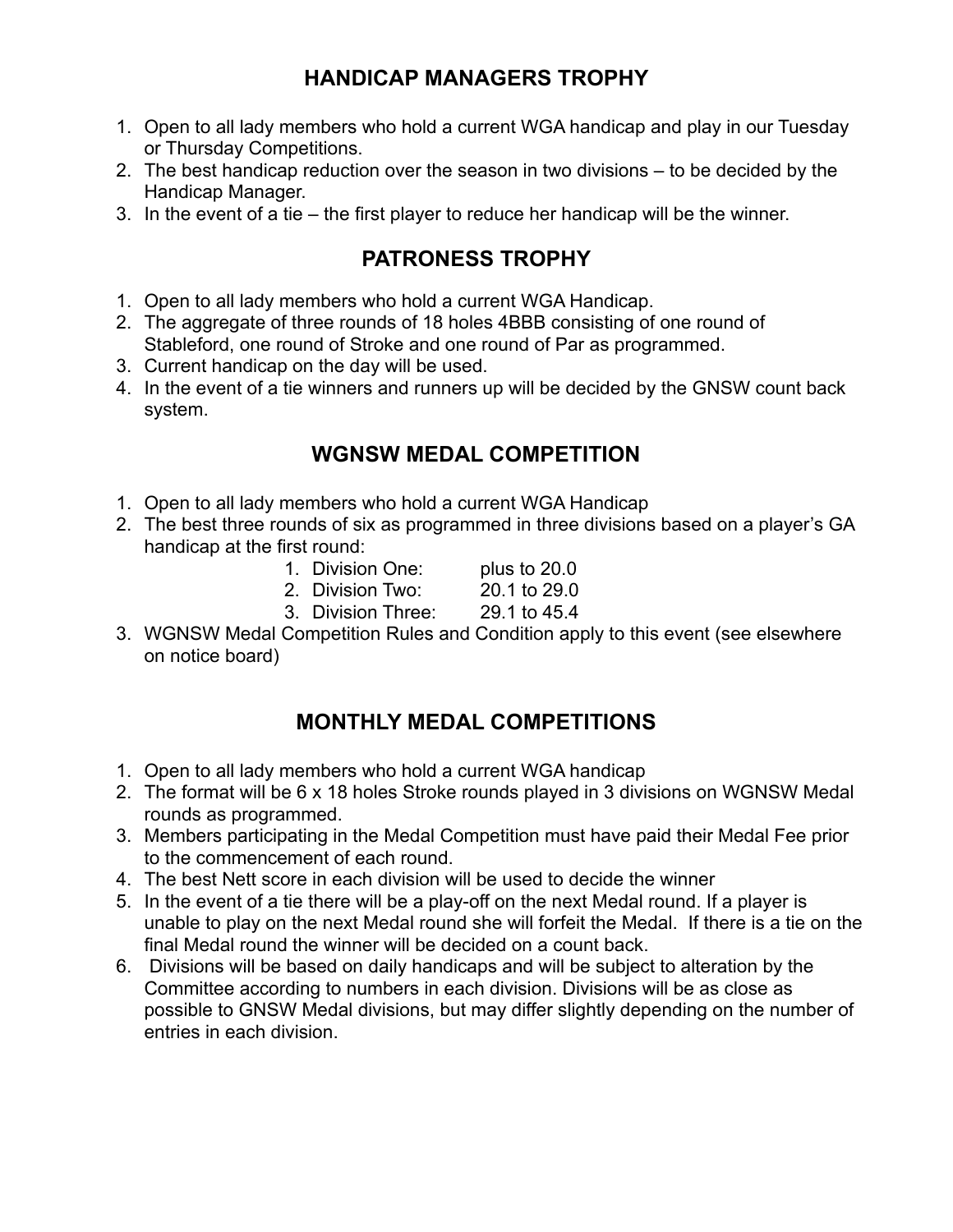# **YEARLY MEDAL (PATRON'S TROPHY)**

- 1. Open to all club monthly medal winners for the current year.
- 2. The format will be 1 round of 18 holes Stroke played in 3 divisions on the date as programmed.
- 3. The eligible competitors will not play in the same group as each other.
- 4. The best Nett score across the field will be used to decide the winner.
- 5. In the event of a tie there will be a 3 hole play-off on the day (holes to be decided by the Committee) then sudden death.
- 6. The Committee reserves the right to vary or change the program if necessary and the Match Committee's decision on any dispute shall be final

# **4BBB KNOCK OUT**

- 1. Open to all lady members who hold a current WGA handicap.
- 2. The format will consist of an 18 holes Handicap 4BBB Qualifying round followed by Match Play in 3 divisions with 8 pairs to qualify in each division.
- 3. To be eligible players must put a Q on their card.
- 4. Divisions to be decided by the committee subject to qualifiers.
- 5. Matches to be played under WGA Match play rules with full handicap difference given.
- 6. All matches must be played on the set date unless there are extreme extenuating circumstances. In this case the Committee will liaise with the players to decide on a date.
- 7. The final must be played as programmed and the extra round day will be used if required.
- 8. The player's handicaps at the commencement of each match shall apply
- 9. In the event of a tie for any qualifying position in each division the WGA count-back system will apply.
- 10.The Committee reserves the right to alter or vary the conditions or Program should it deem it necessary. All disputes shall be settled by the Committee whose decision will be final